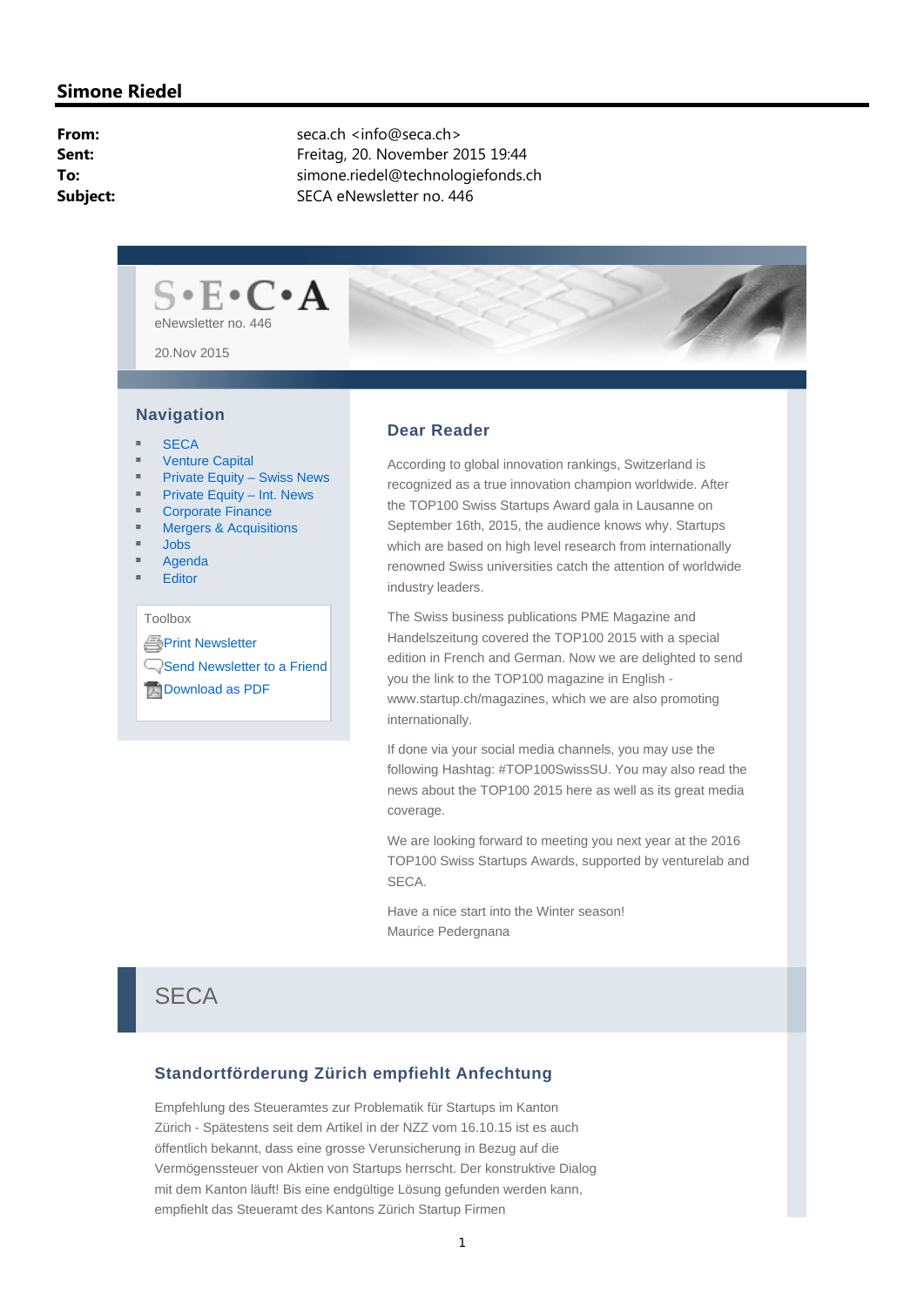Einschätzungsentscheide hinsichtlich dem Wert der Aktien für sämtliche Steuerperioden mit Abstützung auf diese Information anzufechten, und zwar aus Sicht Gründer, Aktionär und Firma. Für weitere Informationen steht die Standortförderung im Amt für Wirtschaft und Arbeit des Kantons Zürich gerne zur Verfügung.

#### **Bertarelli-Fonds investiert 600 Millionen US-Dollars in neues pharmazeutisches Venture**

**WAYPOINT** 

Gurnet Point Capital, ein auf Healthcare und Life Sciences spezialisierter Investment Fund, gegründet durch den Schweizer Unternehmer Ernesto Bertarelli und geführt vom früheren Sanofi-CEO Christopher Viehbacher, lanciert mit 600 Millionen US-Dollars Boston Pharmaceuticals. Es handelt sich um ein Venture, welches in Partnerschaft mit akademischen und biotechnologischen Gruppierungen ein neuartiges Modell zur Entwicklung und Kommerzialisierung von Medikamenten entwickeln wird.

**Medienmitteilung** 

## Venture Capital

#### **Media Monitoring**

Hier sind die fünf besten Tipps von Startup-Millionären

#### **Alexion setzt nicht nur auf Zürich**

Wie die NZZ berichtet, sind die neuen Zürcher Büros des amerikanischen Biotechnologiekonzerns Alexion vis-á-vis dem Einkaufszentrum Sihlcity zentral für Europa und Afrika. Insgesamt 137 Personen beschäftigt das Unternehmen gegenwärtig in dem modernen Gebäude, das früher vollständig von der CS belegt wurde. Die auf die Behandlung sehr seltener Erkrankungen, sogenannter «ultra orphan diseases», spezialisierte Firma führt neu statt von Lausanne von Zürich aus. Für andere Bereiche wie die Produktion und die Forschung ist Zürich für Alexion aber nicht erste Wahl.

## **Starting** read more

## **Ava receives funding**

On 20/10/15 it was announced that Swisscom Ventures (the finance arm of Swisscom AG), through its Swiss early stage fund, is to invest in Ava AG, the Zurich, Switzerland based ovulation tracking bracelet manufacturer, and Gimalon AG. Both companies are start ups and winners of Swisscom's third start up challenge. On 12/11/15 it was announced that Ava has received USD 2.6 million from Swisscom, Zurcher Kantonalbank and business angels including Ms Yonca Even Guggenbuhl and Dr Valentin Chapero. Source: Zephyr



**ALEXION**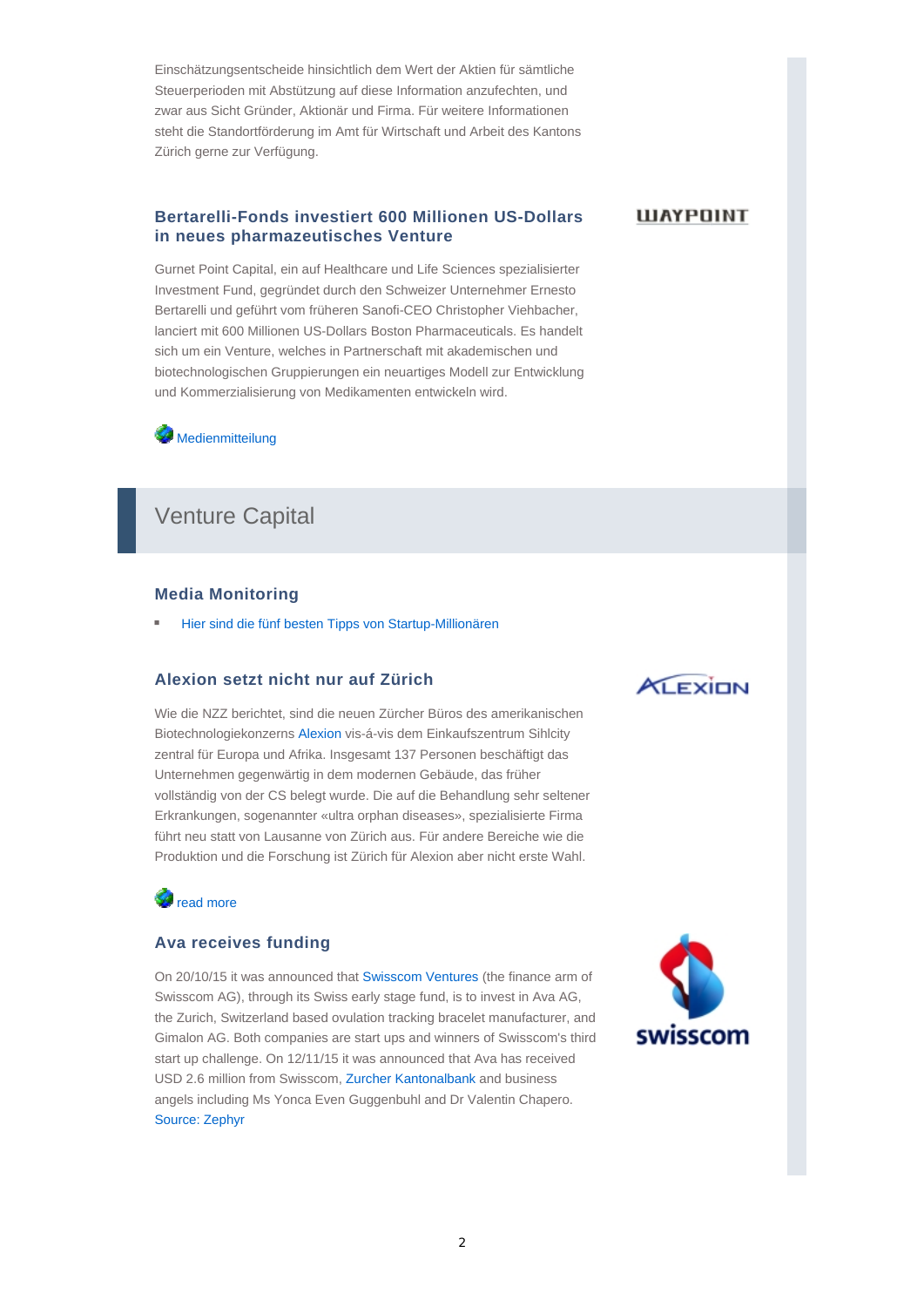#### **BigRep completes first funding round**

On 11/11/15 it was announced that start up company BigRep GmbH, a Berlun, Germany-based 3D printer manufacturer, has completed a first round of funding (Series A) worth about EUR 7 million. The money was raised from b-to-v Partners AG, family-owned company Papierfabrik August Koehler AG as well as the previous investors KfW Bankengruppe and Newten Ventures GmbH. Source: Zephyr

#### **dacadoo expandiert nach Südafrika**

dacadoo, ein Innovator in der digitalen und mobilen Gesundheitstechnologie, hat informiert, dass eine strategische Kooperationsvereinbarung mit Kenji Development für Südafrika unterzeichnet wurde.

**Medienmitteilung** 

#### **Elminda completed Series C financing round**

On 16/11/15 it was announced that Elminda Ltd, Herzliya, Israel-based brain network functionality neuroscience-based technology developer completed a USD 28 million Series C financing round. Investors of the round include Shanda Interactive Entertainment Ltd, The Kraft Group LLC, Wexford Capital LP, WR Hambrecht + Company Inc., Palisade Capital Management LLC, OurCrowd Managment Ltd, Healthcrest AG (Zug, Switzerland: Howard John Rosen, Chairman) and other investors. Source: Zephyr

### **Exit bei ondeso: b-to-v veräussert Anteile an alphaBit**

Die deutsch-schweizerische Beteiligungsgesellschaft b-to-v veräussert ihre Anteile an dem auf Industrie 4.0 spezialisierten IT-Entwickler ondeso.b-to-v war bereits an Unternehmen wie Xing und Facebook beteiligt und hat im vergangenen Jahr Branchen-Schwergewichte wie Jochen Gutbrod und Carsten Kengeter, den Chef der Deutschen Börse, an Bord geholt.

#### **Flyability secures seed funding round**

On 13/11/15 it was announced that Flyability SA, a Lausanne, Switzerlandbased collision-tolerant flying drones research and development firm has secured CHF 2.5 million in a second seed funding round. The participants in the round were Go Beyond GmbH (Go Beyond Investing), MKS (Switzerland) SA (MKS Alternative Investments), individual investors and Swiss and European business angels. Source: Zephyr

#### **GetYourGuide completes third round of funding**

On 13/11/15 it was announced that startup company GetYourGuide AG, a Zurich, Switzerland-based travel tours, attractions and activities online booking platform operator with a strong office in Berlin has raised USD 50 million in a third round (Series C) of funding. The investment was made by Nokia Growth Partners US LLC and led by Kohlberg Kravis Roberts & Company LP (KKR). The company's existing investors Spark Capital

# b<sub>to</sub>v





## **GO BE OND EARLY STAGE** INVESTING

b.to<sub>·</sub>v

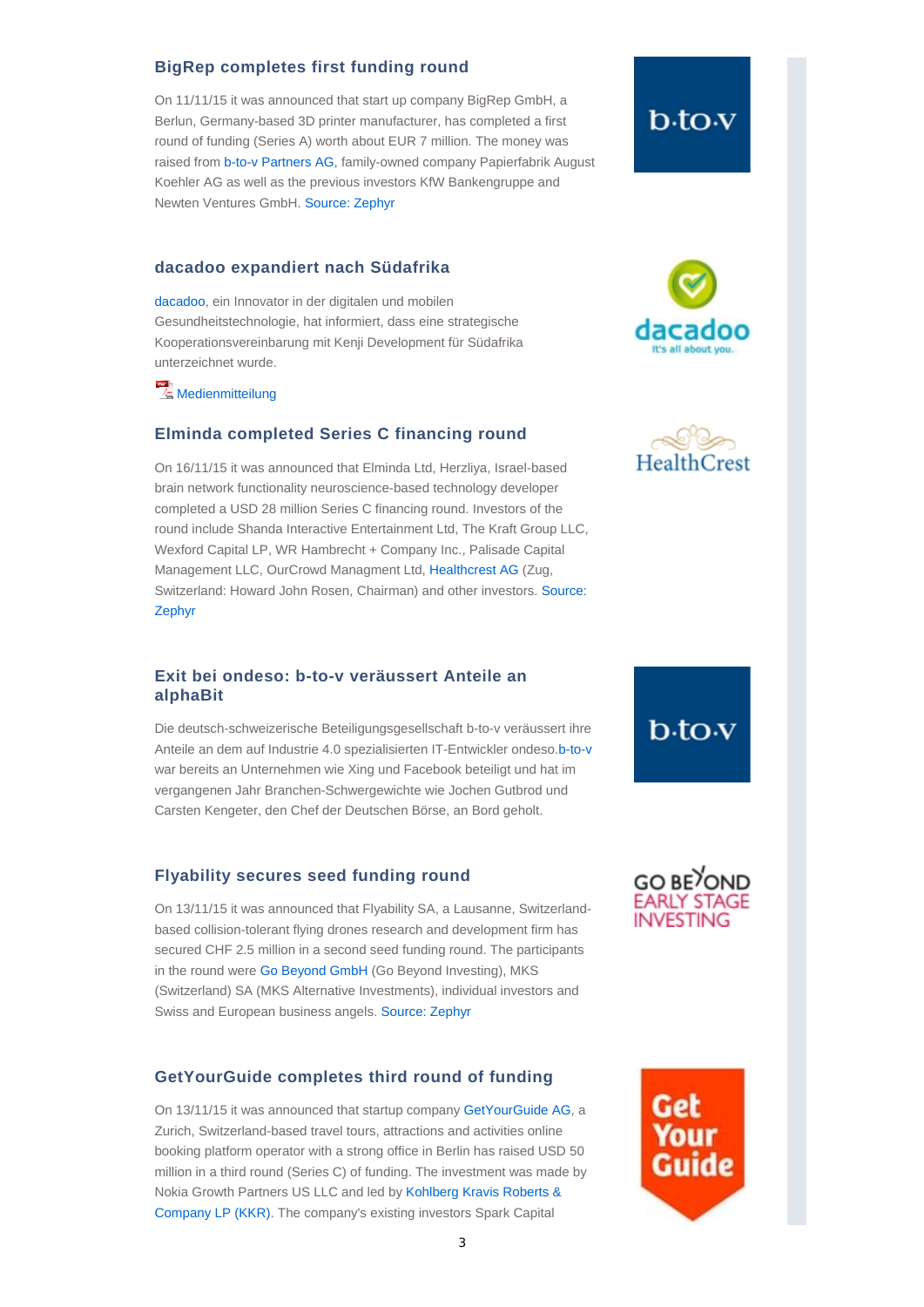## **Launch of Business Angels Week 2015**

The third edition of EBAN's (European Business Angel Network) Business Angels Week 2015 breaks another record by featuring 255 events in 28 countries throughout the EMEA region. The Business Angels Week, the world's largest cross-border angel investment awareness initiative featuring Business Angels and Entrepreneurs from Europe, the Middle East (MBAN) and Africa (ABAN), was launched during the first day of the EBAN Winter University & Creative Business Cup in Copenhagen, Denmark in front of more than 500 Angel Investors and Entrepreneurs.

## **Mr Amstutz and Mr Binz increase Molecular Partners stake**

On 16/11/15 it was announced that since 01/12/14 Mr Patrick Amstutz and Hans Binz have increased their stake in Molecular Partners AG, the Schlieren, Switzerland based targeted protein therapeutics developer, from 3.11 per cent to 4.55 per cent and from 3 per cent to 3.94 per cent. Based on the closing share price of CHF 22.4 on 30/11/14 an estimated deal value of CHF 6,3 million (Amstutz) and CHF 4,1 million (Binz) can be calculated. Source: Zephyr

### **New Access secures funding from BlackFin Capital Partners**

On 28/10/15 it was announced that New Access SA (aka New Access Banking Software), a Le Lignon, Switzerland-based online banking software applications developer has secured an undisclosed amount of equity funding from BlackFin Capital Partners SAS. It was also announced that the existing management of New Access will retain a significant stake in the group. Source: Zephyr

## **Technology Fund**

The Technology Fund is an instrument of Swiss climate policy and has been operational since 1 January 2015. The fund provides loan guarantees to Swiss SME to facilitate their access to debt financing. The fund's goal is to support the commercialization of new and climate-friendly products. Companies which develop and market an innovative product to reduce greenhouse gas emissions may apply for a guarantee from the Technology Fund. More information can be found on www.technologyfund.ch or in the presentation below.



Private Equity – Swiss News







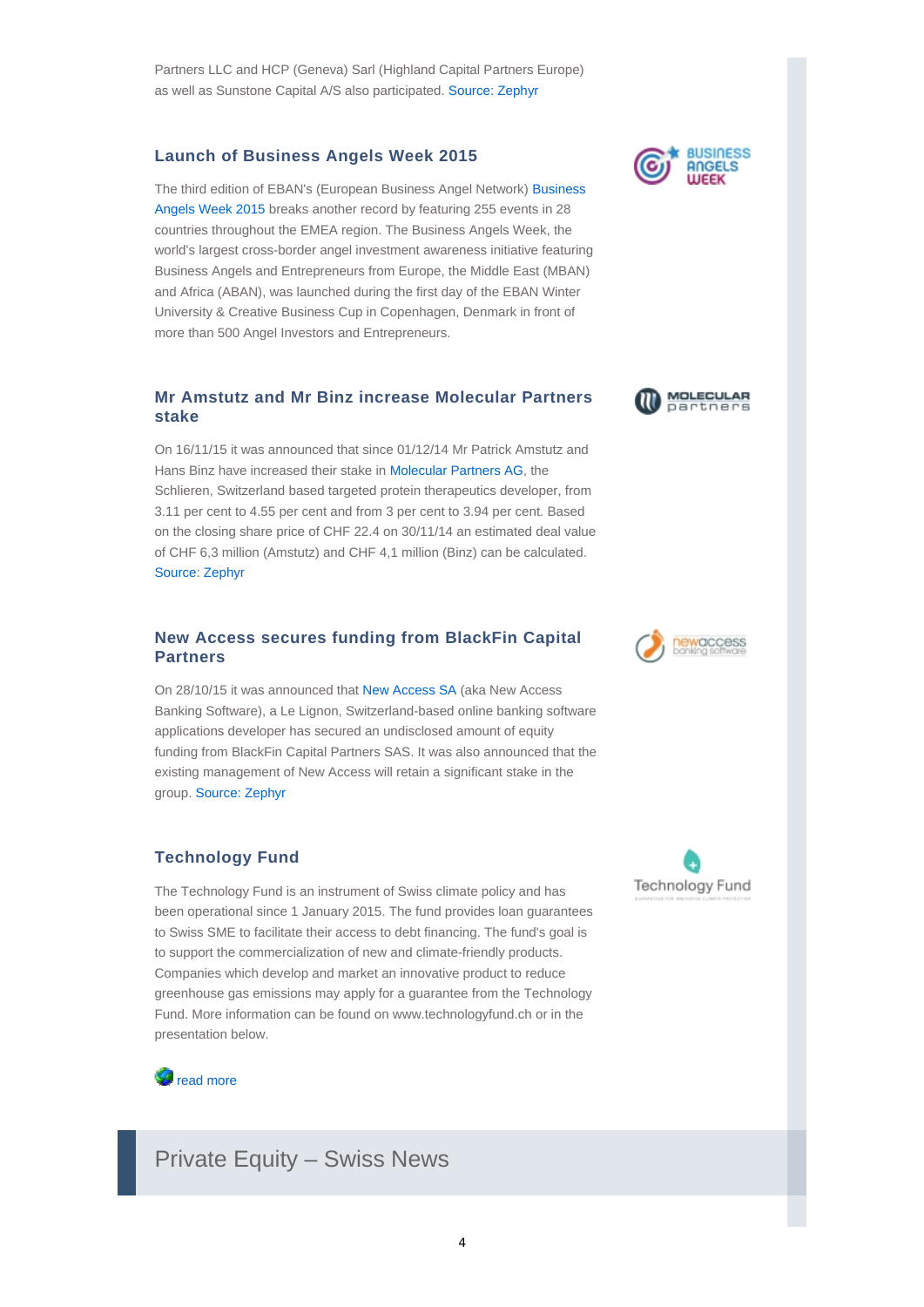#### **BIOMEDINVEST bringt Curetis an die EURONEXT**

Erfolgreicher Börsengang für die BioMedInvest AG II Portfolio Firma Curetis, ein Molekulardiagnostikunternehmen das sich auf einfache und schnelle Erkennung von schweren Infektionserkrankungen spezialisiert hat. Damit hat die Curetis AG, die im Rahmen des Börsengangs zu einer N.V. gewandelt wurde, eine Marktkapitalisierung ohne/mit Berücksichtigung der möglichen Überzuteilung (Greenshoe) von EUR 151/157 Millionen. Im Börsengang konnten neben dem Engagement der Altinvestoren eine signifikante Anzahl an renommierten grossen institutionellen Investoren gewonnen werden.

 $\frac{1}{2}$  read more

#### **Copytrend acquires Diazzo**

On 12/11/15 it was announced that Copytrend AG Bern has acquires Diazzo AG, Basel, Switzerland-based document management and printing service provider. Copytrend is a portfolio company of AFINUM Siebte Beteiligungsgesellschaft mbH & Co. KG. Source: Zephyr

#### **Director acquires HBM shares**

On 06/11/15 it was announced that, through a related legal entity, a director of HBM Healthcare Investments AG, the Zug, Switzerland based private equity and venture capital investment services provider, acquired 170,000 shares in the company. Based on the 7.7 million shares outstanding this equates to a stake of approximately 2.2 per cent. The shares were acquired for CHF 16.2 million. Source: Zephyr

#### **Invision beteiligt sich im Rahmen der Nachfolgeregelung an der Schneider Gruppe**

Die Schneider Gruppe, einer der führenden Schweizer Speditionsdienstleister, regelt die Unternehmensnachfolge: Drei Mitglieder des operativen Managements beteiligen sich gemeinsam mit der Schweizer Beteiligungsgesellschaft Invision neu am Unternehmen.

**Medienmitteilung** 

#### **Michelle Felman to be nominated as Independent Board Member of Partners Group's Board of Directors**

Partners Group is to nominate Michelle Felman as an Independent Board Member at its Annual General Meeting of shareholders on 11 May 2016. Ms. Felman, an American national, is based in New York and has almost three decades of experience in the real estate investment industry. She previously served as an Executive Vice President at Vornado Realty Trust, steering its growth from an initial market capitalization of USD 6 billion in 1997 to USD 28 billion in 2010. Her previous roles include six years as Managing Director, Global Business Development, at GE Capital.

**Download press release** 

**Rothschild Merchant Banking closed the oversubscribed European lower mid-market PE fund**

#### **BioMed**<sup>®</sup> Partners



**HBM** Healthcare Investments

## **ININVISION**



**BE ROTHSCHILD**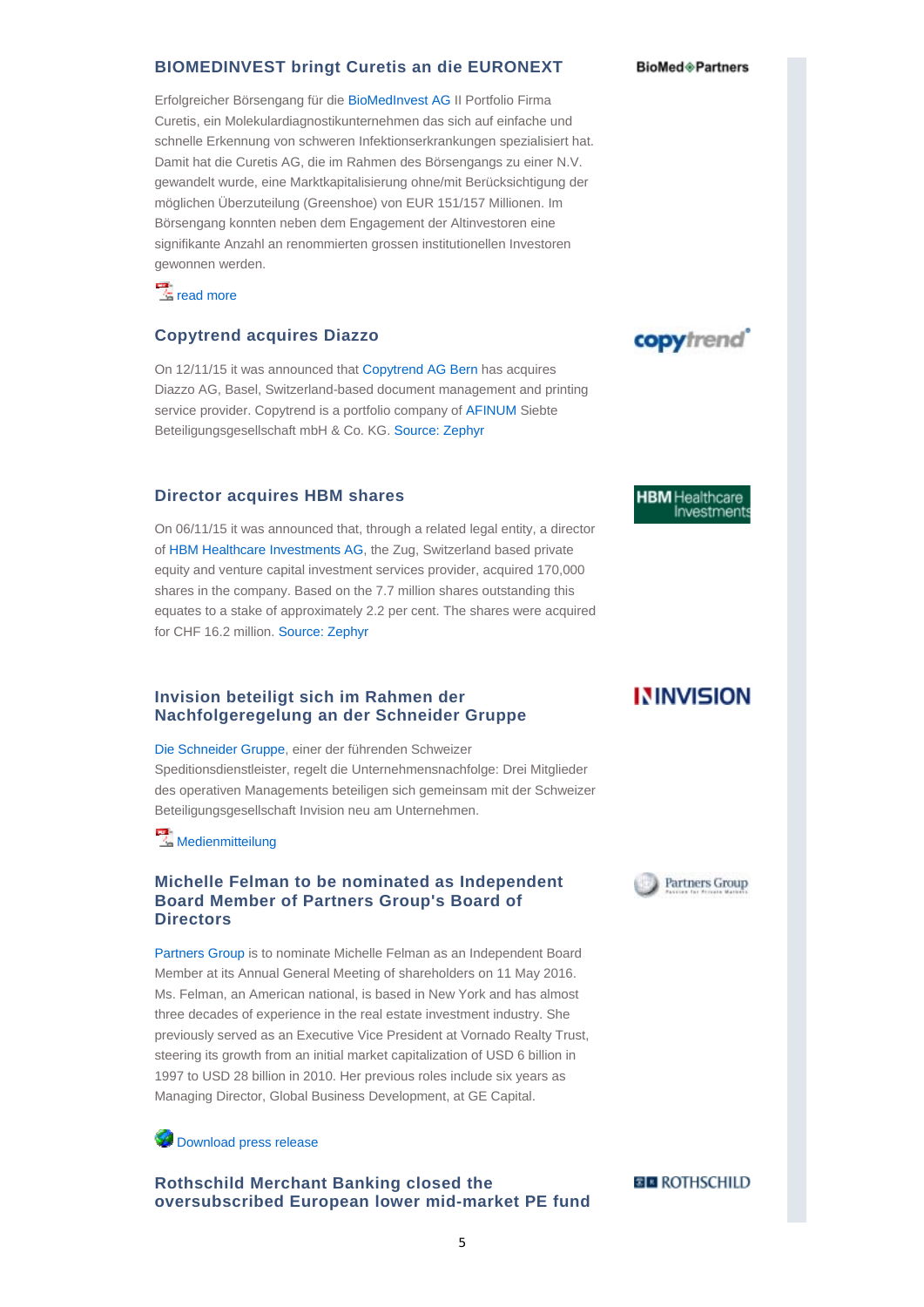Five Arrows Principal Investments ("FAPI"), the corporate private equity business of Rothschild Merchant Banking, is pleased to announce that it has completed the final closing of Five Arrows Principal Investments II, its second European lower mid-market private equity fund. The fund size of FAPI II has been increased from the original target of €700 million to €775 million due to significant over-subscription by investors.

press release  $\vec{r}$ **Medienmitteilung** 

#### **Sicherheit als Risiko**

Unlängst hat der interne Think-Tank der UBS ein «White Paper» veröffentlicht, das nachdrücklich auf die seit dem Zweiten Weltkrieg noch nie gekannte «Investitionsdürre» hinweist und auf die drohenden Konsequenzen für Wachstum und Volkseinkommen. Dieses Defizit, auch im Sektor langfristiger Infrastrukturfinanzierung, geht paradoxerweise einher mit einer nie da gewesenen, heimat- und ziellosen Geldschwemme. Quelle: Henri B. Meier / Daniel Wiener

 $\frac{1}{2}$  read more

## Private Equity – Int. News

#### **Media Monitoring**

- Private-Equity-Aktien: Jung, attraktiv, ausserbörslich
- Die wichtigsten Alternativen Anlagen: Hedge-Funds und Private Equity von der NZZ kurz erklärt
- US-Grossinvestor: "Europa fehlt die Risikokultur für einen Tech-Boom"
- Dieses Jahr ist definitiv das meiste Geld in Start-ups geflossen
- 3i Group gibt Zwischendividende bekannt
- Nachfrage steigt: Pensionskassen entdecken Private Equity
- Private Banking: Reiche Unternehmer bilden Investorenklubs
- Private Equity in Familienunternehmen
- **EXEG** Partners meldet erste Ausgabe des Global Industrial Hiring Index mit Private-Equity...
- Woher nur kommt das Geld?
- Dirk Notheis: "Rantum gibt Eigenkapital, ohne Miteigentümer zu werden"
- PE-Investor KKR verliert 315 Millionen Dollar
- Wie Liechtensteins Fürstenfamilie ihr Geld anlegt

#### **Laura Weidmann Powers und das Silicon Valley**

Das Silicon Valley ist der Ort, wo die Zukunft erfunden wird. Keine andere Gegend auf der Welt ist auch nur annähernd so produktiv und innovativ wie dieses Gebiet um San Francisco und San José. Das Silicon Valley steht auch für Vielfalt: Ohne über genaue Zahlen zu verfügen, kann man wohl behaupten, dass es in den USA keine andere Gegend gibt, wo sich asiatische Minderheiten wie Inder und Chinesen aber auch die LGBT-Gemeinschaft (Lesben, Schwule, Bisexuelle und Transgender) ähnlich erfolgreich durchsetzen können. Und doch hat das Silicon Valley ein Diversity-Problem: Der Anteil an Mitarbeitenden und Führungskräften schwarzer und lateinamerikanischer Herkunft ist in der High-Tech-Branche verschwindend gering. Laura Weidman Powers, Mitgründerin und Geschäftsführerin von CODE2040, möchte dies ändern. Die 2012 gegründete Organisation hat das Ziel, bis 2040 den Anteil dieser

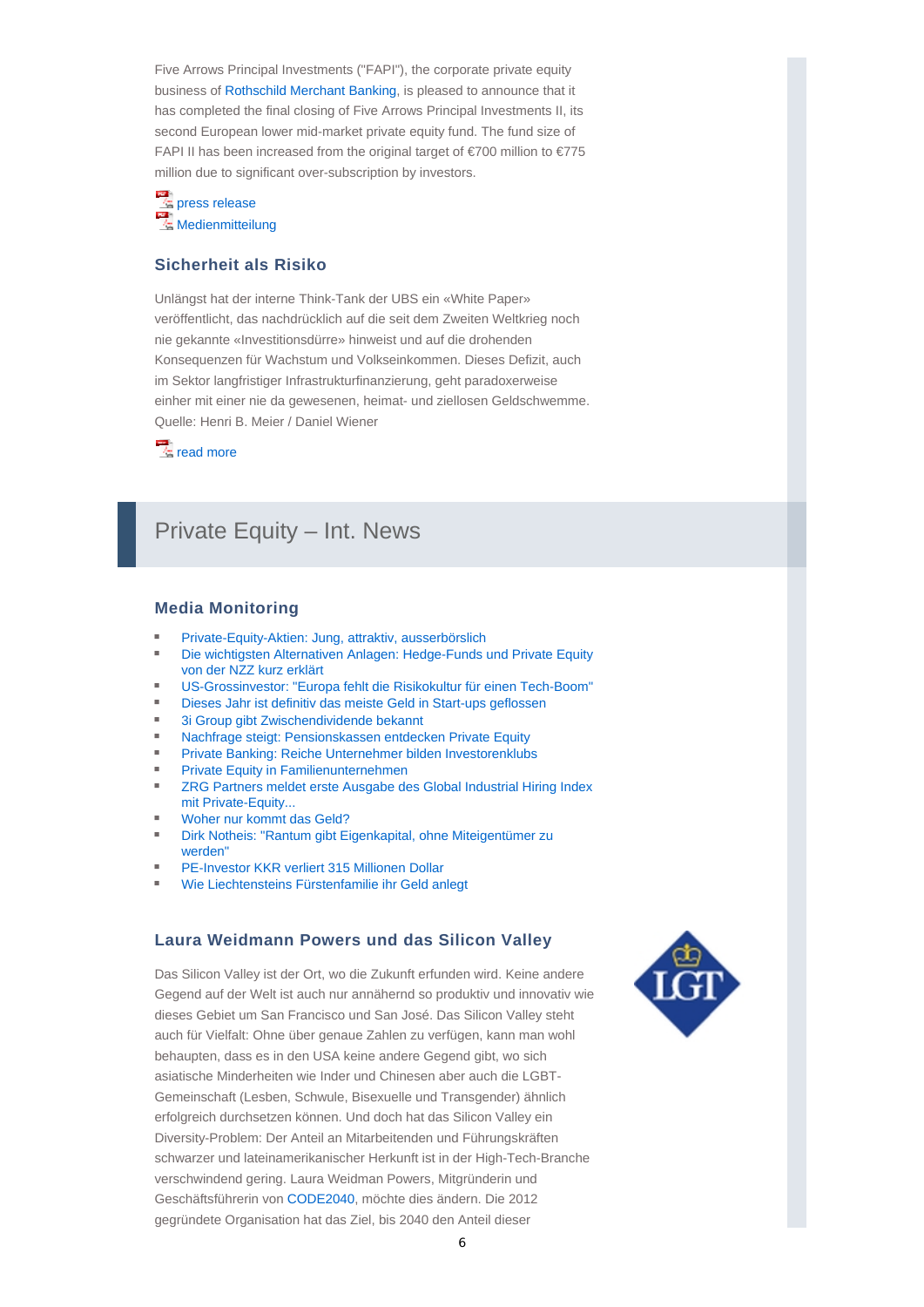$\frac{1}{2}$  read more

## Corporate Finance

### **Accu Holding announces private placing with Atlas Capital Markets**

On 16/11/15 it was announced that Atlas Capital Markets Ltd invests CHF 8.5 million via its Atlas Alpha Yield Fund into Accu Holding AG, an Emmenbrucke, Switzerland-based yarns manufacturer holding company. Accu Holding will raise up to CHF 8.5 through a private placing over the next 3 years. Atlas Capital Markets' stake in Accu Holding is not allowed to be more than 14.9 per cent. Based on the closing share price of CHF 13, the last day of trading before the announcement, it can be estimated that. Source: Zephyr

#### **Barry Callebaut to hook FrieslandCampina division**

Barry Callebaut has agreed to purchase the beverages vending activities business of FrieslandCampina Kievit, a Netherlands-based food and drink ingredients manufacturer. Financial terms are yet to be disclosed. Antoine de Saint-Affrique, chief executive of Barry Callebaut, said: "With the acquisition of the commercial beverages vending activities of FrieslandCampina Kievit, we strengthen our range of specialties products. This is fully in line with our goal to drive 'smart' growth, i.e. focusing on margin-accretive products and accelerating our growth in gourmet and specialties." Source: Zephyr

#### **CVi Partners acquires stake in Latecoere**

On 12/11/15 it was announced that CVi Partners Sarl controlled by Mr Christophe Villemin acquired 531,542 shares in Latecoere SA, a Toulouse, France-based aircraft door and fuselage equipment manufacturer. The shares were acquired at EUR 4.11 per share for total proceeds of EUR 2,2 million. Source: Zephyr

#### **Mobimo to increase Dual stake**

On 13/11/15 it was announced that Mobimo Holding AG, which has just acquired a 73 per cent stake in Dual Real Estate Investment SA, the Fribourg, Switzerland based real estate investment services provider, has agreed to acquire further shares in the company from its shareholders. It is thought that by 30/11/15 Mobimo will hold more than 90 per cent in Dual. Based on the closing share price of CHF 36 on 03/11/15 an estimated deal value of CHF 14.4 million can be calculated. Source: Zephyr



#### **BARRY** CALLEBAUT



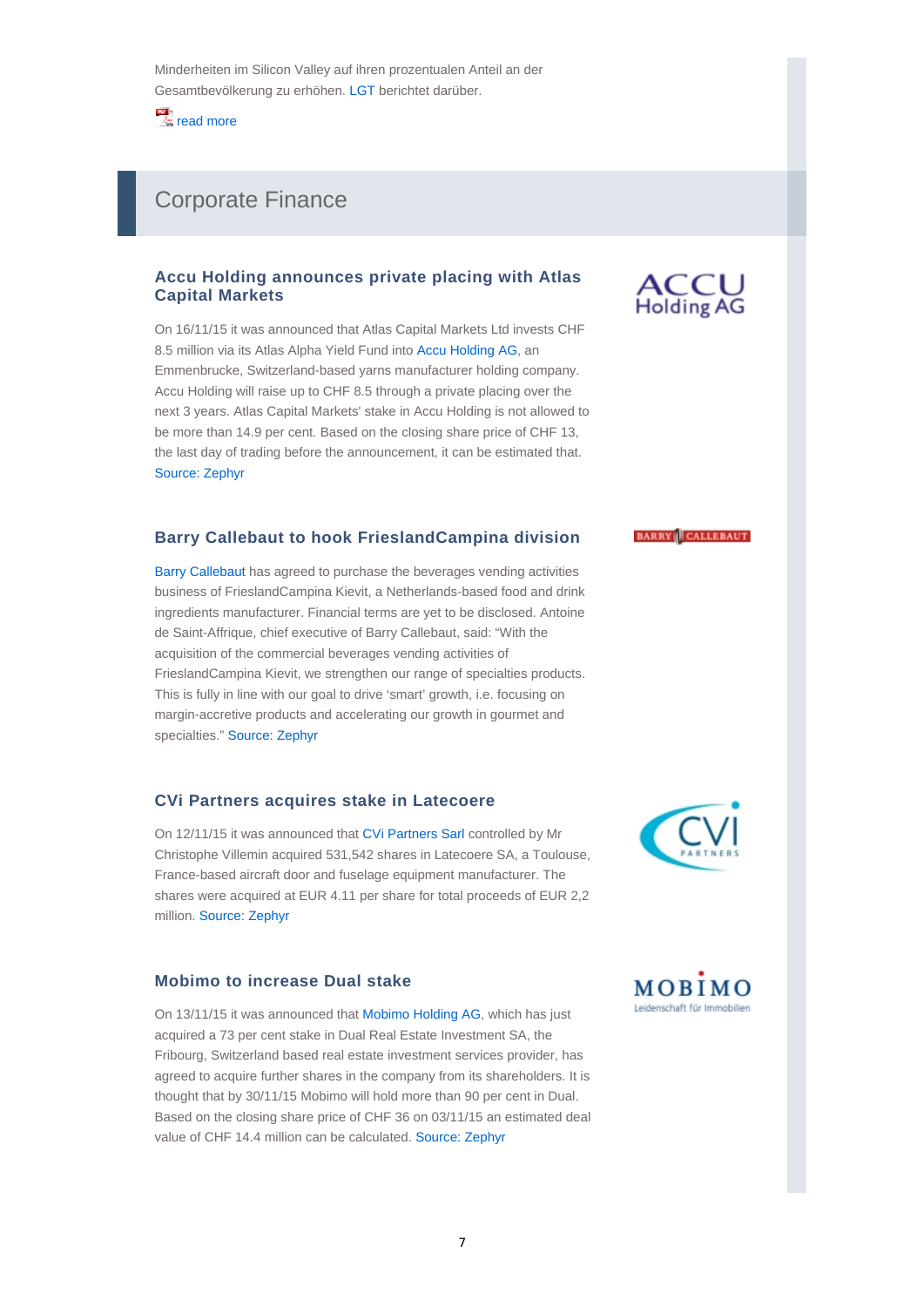## **Swiss Re to acquire the high-risk insurance business from Banco Bradesco**

On 12/11/15 it was reported that Swiss Re AG is in talks to acquire the high-risk insurance business from Banco Bradesco SA, a Sao Paulo, Brazil based banking services provider company, for about BRL 800 million (EUR 200 m). Source: Zephyr

## **Undisclosed investor makes offer for Waldhaus Flims**

On 11/11/15 it was announced that an undisclosed investor has offered CHF 40 million to acquire all assets from Waldhaus Flims Mountain Resort AG, a Flims, Switzerland-based hotel operator, which is in liquidation. The investor's offer will be accepted as long as no other offer comes in by 03/12/15. Source: Zephyr

## Mergers & Acquisitions

## **Elma Electronic acquires Trenew Electronic from Mr Peter Hotz**

On 10/11/15 it was announced that on 09/11/15, Elma Electronic AG acquired Trenew Electronic AG, a Ruti, Switzerland-based embedded electronic computing equipment manufacturer from its founder Mr Peter Hotz. Source: Zephyr

## *d* read more

## **Ernst & Young to acquire Avenzia**

On 02/11/15 it was announced that Ernst & Young AG is to acquire Avenzia AG, the Sarnen, Switzerland based IT consultancy services provider, for an undisclosed consideration. Source: Zephyr

## **Orell Fuessli opens Thalia discussions: Reuters**

German book retailer Thalia could be an acquisition target after two people with knowledge of the matter told Reuters Swiss peer Orell Fuessli had entered talks to buy the business. According to the sources, if a deal goes ahead the target could be worth about EUR 100 million. Source: Zepyhr

## **Roche taking over Adheron Therapeutics**

Swiss healthcare and pharmaceuticals giant Roche has signed on the dotted line to pick up Adheron Therapeutics, a Californian biotechnology firm. Under the terms of the transaction, the company will pay USD 105 million for the business, although an additional earn out of USD 475 million will also be due at a later date, subject to certain unspecified milestones being achieved. Source: Zephyr





ELN





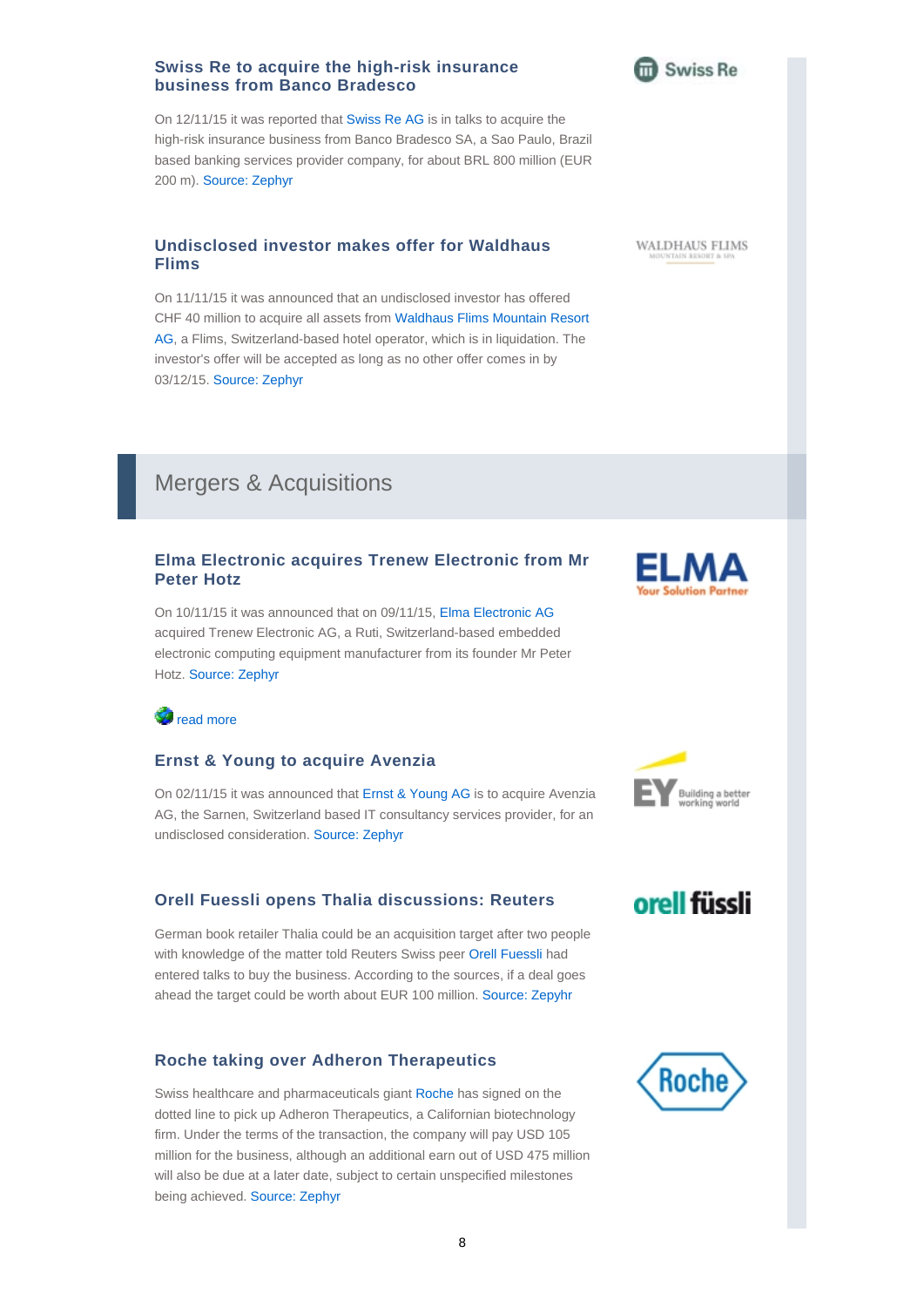### **SIRVA acquires Swiss Access and MS Move Management**

On 08/10/15 it was announced that SIRVA Worldwide Inc. has acquired Swiss Access SA, the Morges, Switzerland based corporation relocation services provider, from Ms Michele Decorges-Ellis, and MS Move Management SA, the Romanel-sur-Morges, Switzerland based residential removal services provider, from Mr Lenny Madussi, for an undisclosed consideration. Source: Zephyr

Jobs

## **How to publish a job ad**

On this place your Job ad could be published.

If you are interested please send an e-mail with your job ad, the company logo and a short description about the Job and/or the Company to info@seca.ch.

- for SECA Members CHF 100.- / 2 Weeks
- for Non-Members CHF 200.- / 2 Weeks

## Agenda

### **EVCA Aacademy Courses**

The EVCA Academy offers professional training courses for all industry participants, be they new entrants or seasoned veterans. The courses are based on real-life case studies and are taught by leading experts.

SECA members benefit from a 15% association discount. Therefore, please contact info@seca.ch to register.

## **German Private Equity Conference 2015**

Friday, 27 November 2015, The Westin Grand, Frankfurt am Main

The German Private Equity Conference is a top-tier one day event offering inspirational keynote speaker, enriching panel discussions and valuable networking opportunities. With its 250+ attendees from Private Equity Funds, Venture Capitals, Consultancy, top MBA students from prestigious European universities and many more, the conference provides a unique opportunity to network in the DACH Private Equity market and far beyond.

Members of SECA are entitled to an exclusive discount on our conference tickets: 20% on Early Bird and Regular tickets!

To register for the conference please click here and type GPEC\_SECA in the coupon field, or contact us by email.



# $S \cdot F \cdot C \cdot A$

SWISS ACCESS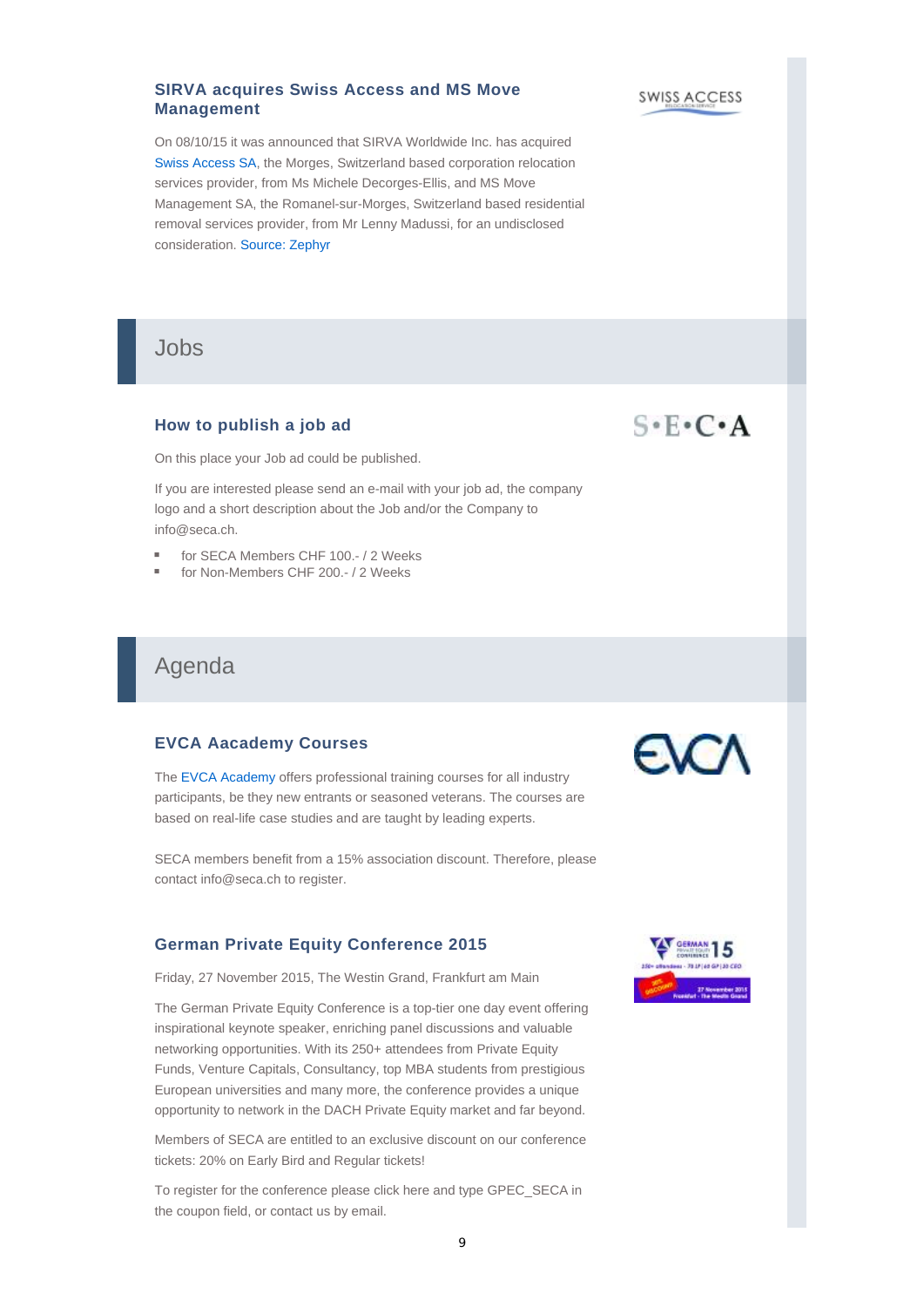## **Private Equity Exchange & Awards 2015**

3. December 15, Le Méridien Étoile Hotel, Paris

The Private Equity Exchange & Awards is a major Pan\_European summit on Private Equity and Restructuring, gathering over 1,200 LPs, GPs, Corporate Executives and 80 high-profile international speakers.



## **French Private Equity Conference 2016**

At the conference will be about 50 speakers and 300 attendees of the most significant PE actors of the French and European Industry sharing their current practices and perspectives on the market: GPs, LPs, Portfolio Firms, etc.

For more information please click here. In order to benefit from a 30% association disocunt please contact info@seca.ch to register for this event.

### **Journée du Conseil d'administration**

Lausanne, le 4 février 2016

.

La Journée du Conseil d'administration s'adresse aux membres de conseils d'administration et de directions générales d'entreprises cotées et non cotées de Suisse Romande et leur propose un forum pluridisciplinaire de qualité consacré à la fonction d'administrateur. Les intervenants, Daniel Bloch, Peter Brabeck-Letmathe, Pascal Broulis, Laurent Haug, Pierre Maudet, Patrick Odier, Jean-Pierre Roth, Andreas von Planta, traiteront de thèmes tels que la culture de l'innovation, la compétitivité Suisse, repenser la stratégie, les différents rôles dans le CA, le management des risques et crises.

En tant que membre de la SECA, vous bénéficiez d'un rabais de CHF 200.-

Programme, informations et inscriptions

#### **SuperReturn International 2016**

22 - 25 February 2016, Intercontinental Hotel, Berlin

Attend the 19th annual SuperReturn International, the world's leading private equity and venture capital conference. The 2016 agenda boasts brand new formats, illicit candid discussions, brilliant incidental networking, engaging conversations - and insights that are well worth your time. Do not miss it!

SECA Member benefit from a discount of 15%. The discount code is VIP: FKR2393SECA

#### **W** more information and registration

## **Nordic Fundraising Summit 2016**

2-3 March 2016, Deloitte, Copenhagen S





Swiss Board Institute



dvca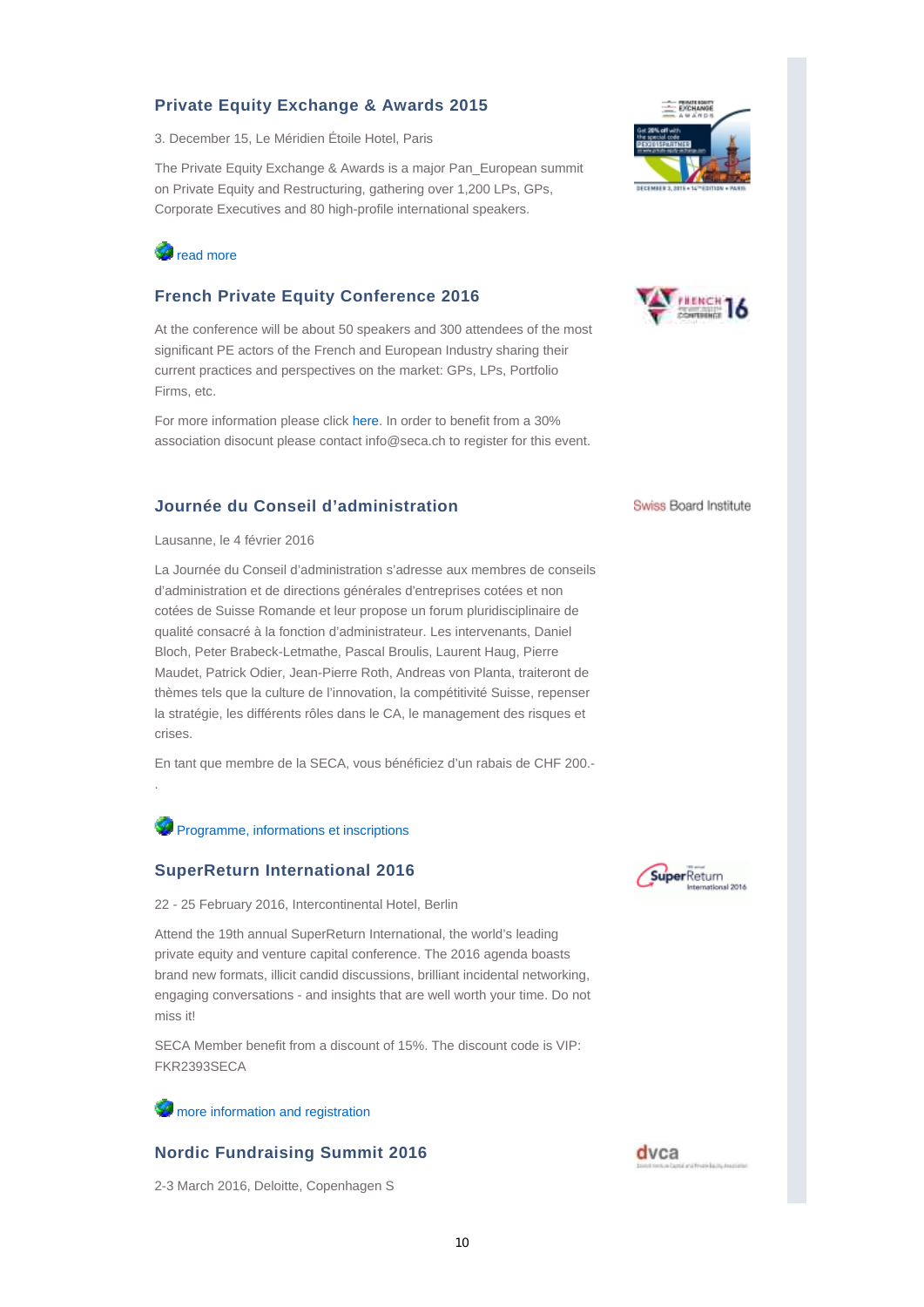Nordic Fundrasing Summit (NFS) is a GP-LP matchmaking event. This conference will bring together some of the most important LPs worldwide.

SECA Member benefit from a discount (tickets for 495 €). For registration please use the following link.

### **W** more information and registration

#### **2. Silicon Valley meets Switzerland Event**

31. März 2016, Technopark Zürich

Der Name ist Programm, bereits zum zweiten Mal bringt extendance IT-Trends und -Innovationen aus der Schweiz und dem Silicon Valley auf eine gemeinsame Bühne. Highlights aus der Schweiz liefern Präsentationen zu Industry 4.0, Robotics, The Human Brain Project und einigen IT-Startup Hoffnungsträgern. Themen, zu denen aktuell führende Silicon Valley Startup Firmen in ihren Märkten (Rank 1-2 wie Hortonworks, Coinbase, Arista Networks, Zuora, Jawbone,...) referieren werden, sind u.a.: Big Data, IT Security, Sharing Economy, Digital Payment, E-commerce for Subscriber Businesses und Augmented Reality.

Seca verfügt über vergünstige VIP-Tickets exklusiv für Ihre Mitglieder (- 30%) - CHF 250.- statt CHF 350.-. Die Anzahl ist begrenzt, first come, first served. Interessierte melden sich für Tickets direkt via E-Mail bei extendance.

**W** weitere Informationen

#### **BAI Alternative Investor Conference**

12./13. April 2016, Kap Europa, Frankfurt

Freuen Sie sich auf interessante Fachvorträge und spannende Panel-Diskussionen zu neuen Trends und Entwicklungen. Themen wie u.a. der Insurance Linked Securities, Ausgestaltungsmöglichkeiten von Infrastrukturinvestments und kapitaleffiziente Investments in Erneuerbaren Energien, globale Megatrends und deren Auswirkungen auf das Private Equity-Umfeld, neue Risikomanagementansätze für Alternative Investments sowie AIFMD und Solvency II wurden auf den vergangenen Veranstaltungen diskutiert.

Mitglieder der SECA erhalten 20 % Rabatt auf die reguläre Teilnehmergebühr. Bitte melden Sie sich über folgenden Link an: Anmeldung

#### **Upcoming SECA Events - save the date**

- SECA Breakfast Event: How to efficiently use Luxembourg for your future PE and VC Fund – Opportunities & challenges when setting up of your fund 04.02.16, Au Premier, Zurich
- SECA Breakfast Event: Alternative Investments 09.03.16, Au Premier, Zurich

More information will follow in due time. Please see also on www.seca.ch - Events.

#### **Forthcoming related Events**

#### extendance.<sup>\*</sup>